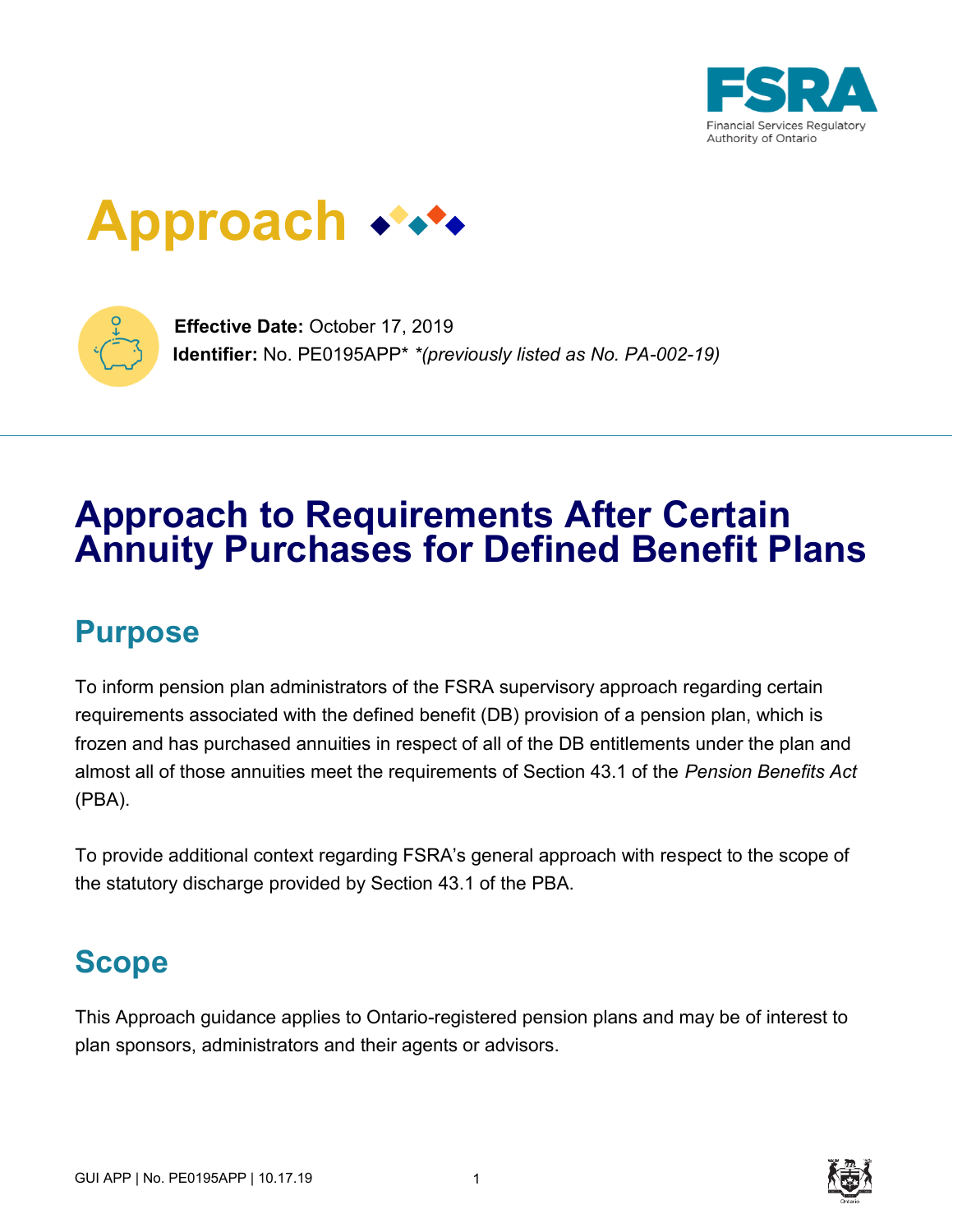

**Approach**

This Approach guidance is consistent with FSRA's regulatory approach to oversight of the pension sector, in that it is risk-based, outcomes-focused, reflects a focus on effective and efficient regulation, and reflects transparency.

#### **Processes and Practice**

FSRA is a risk-based and outcomes-focused regulator and this Approach is reflected in how it assesses certain regulatory filings. Where appropriate to reduce administrative burden, FSRA will assess on a case-by-case basis the ongoing requirement to submit the following statutory filings with respect to certain DB entitlements:

- Actuarial valuation reports and the corresponding Actuarial Information Summary (AIS);
- Pension Benefits Guarantee Fund (PBGF) Assessment Certificates; and
- The Investment Information Summary (IIS).

In addition, the Annual Information Return need not include the information for members with annuitized benefits unless they continue to accrue a benefit in the same plan.

FSRA's Approach is to consider on a case-by-base basis the regulatory benefit of DB filing requirements and whether specific burden relief may be warranted by FSRA.

This Approach guidance outlines, as an example, a set of circumstances, where FSRA may consider burden relief from certain PBA filing requirements.

Plan administrators for plans must first contact FSRA to determine if this Approach guidance applies to their plan.

In the absence of written confirmation from FSRA that this Approach guidance is applicable in advance of the relevant filing deadline, all required statutory filings required under the PBA will be expected to be filed on time.